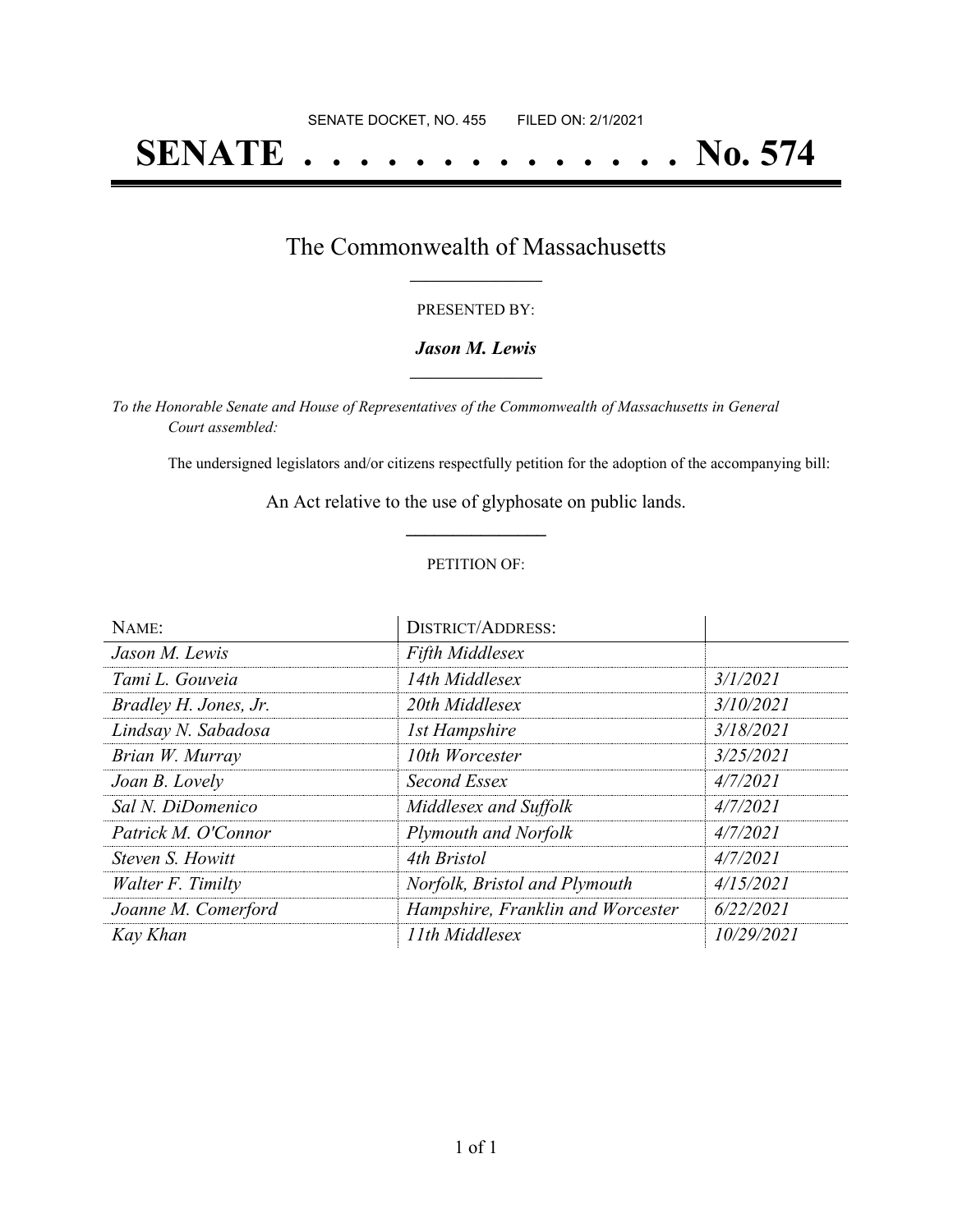# SENATE DOCKET, NO. 455 FILED ON: 2/1/2021

# **SENATE . . . . . . . . . . . . . . No. 574**

By Mr. Lewis, a petition (accompanied by bill, Senate, No. 574) of Jason M. Lewis, Tami L. Gouveia, Bradley H. Jones, Jr., Lindsay N. Sabadosa and other members of the General Court for legislation relative to the use of glyphosate on public lands. Environment, Natural Resources and Agriculture.

### [SIMILAR MATTER FILED IN PREVIOUS SESSION SEE SENATE, NO. *499* OF 2019-2020.]

## The Commonwealth of Massachusetts

**In the One Hundred and Ninety-Second General Court (2021-2022) \_\_\_\_\_\_\_\_\_\_\_\_\_\_\_**

**\_\_\_\_\_\_\_\_\_\_\_\_\_\_\_**

An Act relative to the use of glyphosate on public lands.

Be it enacted by the Senate and House of Representatives in General Court assembled, and by the authority *of the same, as follows:*

1 SECTION 1. Section 2 of chapter 132B of the General Laws is hereby amended by

2 adding the following definitions:-

3 "Glyphosate" or "glyphosate herbicides" includes all herbicides that contain glyphosate

4 as one of the active ingredients and tank mixes of herbicides containing glyphosate as one of the

5 active ingredients."

6 "Public lands" for the purpose of this bill shall mean state parks, playgrounds, school

7 buildings, highway medians owned and maintained by the Commonwealth, and buildings owned

8 and operated by the State.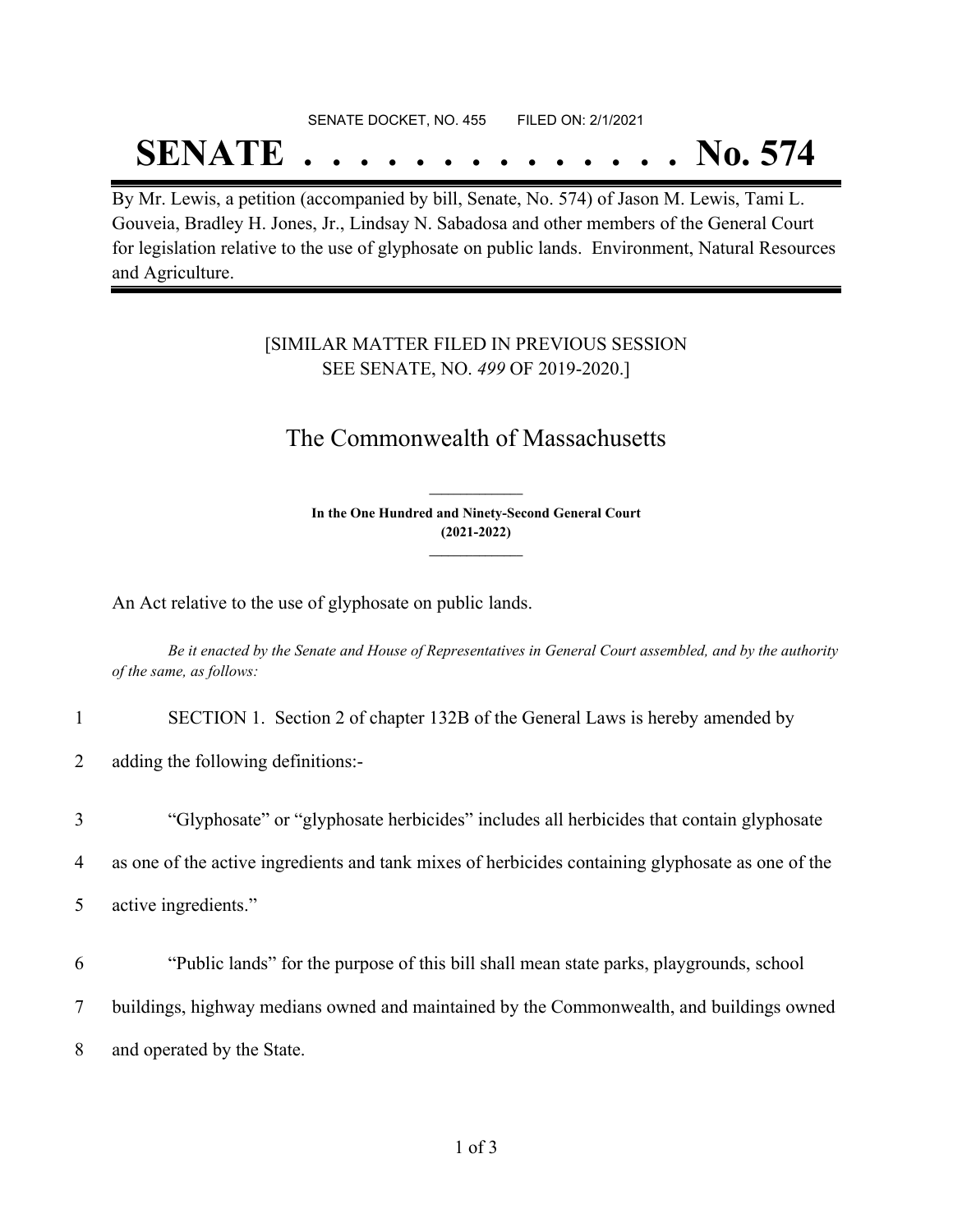| 9  | SECTION 2. Chapter 132B of the General Laws is hereby amended by adding the                             |
|----|---------------------------------------------------------------------------------------------------------|
| 10 | following section:-                                                                                     |
| 11 | Section 17. No person shall:                                                                            |
| 12 | (1) Use any pesticide in a manner inconsistent with its label;                                          |
| 13 | (2) Use, store, transport, or discard any pesticide or pesticide container in any manner                |
| 14 | which would have unreasonable adverse effects on the environment or public health;                      |
| 15 | (3) Use or apply restricted use pesticides unless the person is a certified pesticide                   |
| 16 | applicator or under the direct supervision of a certified pesticide applicator with a valid             |
| 17 | certificate issued; provided that it shall be prohibited to use or apply a restricted use pesticide for |
| 18 | structural pest control uses for a fee or trading of services, unless the user or applicator is a pest  |
| 19 | control operator or is employed by a pest control operator licensed under chapter 460J;                 |
| 20 | (4) Use or apply pesticides in any manner that has been suspended, canceled, or                         |
| 21 | restricted;                                                                                             |
| 22 | (5) Falsify any record or report required to be made or maintained by rules adopted                     |
| 23 | pursuant to this chapter;                                                                               |
| 24 | (6) Fill with water, through a hose, pipe, or other similar transmission system, any tank,              |
| 25 | implement, apparatus, or equipment used to disperse pesticides, unless the tank, implement,             |
| 26 | apparatus, equipment, hose, pipe, or other similar transmission system is equipped with an air          |
| 27 | gap or a reduced-pressure principle backflow device;                                                    |
| 28 | (7) After December 31, 2021, no person shall apply any glyphosate herbicide, on any                     |
| 29 | public lands owned or maintained by the Commonwealth without a:                                         |

of 3